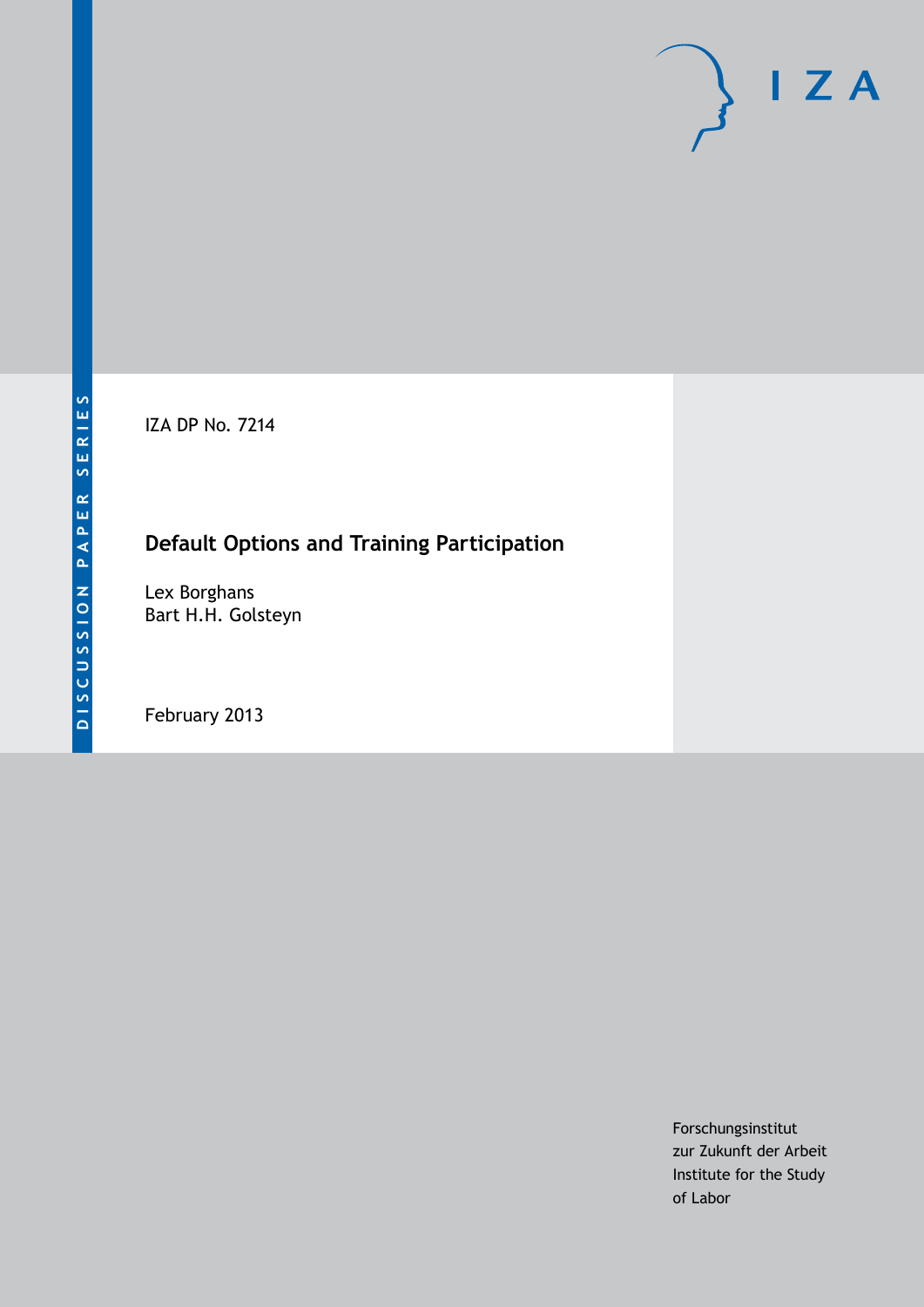# **Default Options and Training Participation**

## **Lex Borghans**

*ROA, Maastricht University and IZA*

### **Bart H.H. Golsteyn**

*ROA, Maastricht University, SOFI, Stockholm University and IZA*

## Discussion Paper No. 7214 February 2013

IZA

P.O. Box 7240 53072 Bonn Germany

Phone: +49-228-3894-0 Fax: +49-228-3894-180 E-mail: [iza@iza.org](mailto:iza@iza.org)

Any opinions expressed here are those of the author(s) and not those of IZA. Research published in this series may include views on policy, but the institute itself takes no institutional policy positions. The IZA research network is committed to the IZA Guiding Principles of Research Integrity.

The Institute for the Study of Labor (IZA) in Bonn is a local and virtual international research center and a place of communication between science, politics and business. IZA is an independent nonprofit organization supported by Deutsche Post Foundation. The center is associated with the University of Bonn and offers a stimulating research environment through its international network, workshops and conferences, data service, project support, research visits and doctoral program. IZA engages in (i) original and internationally competitive research in all fields of labor economics, (ii) development of policy concepts, and (iii) dissemination of research results and concepts to the interested public.

<span id="page-1-0"></span>IZA Discussion Papers often represent preliminary work and are circulated to encourage discussion. Citation of such a paper should account for its provisional character. A revised version may be available directly from the author.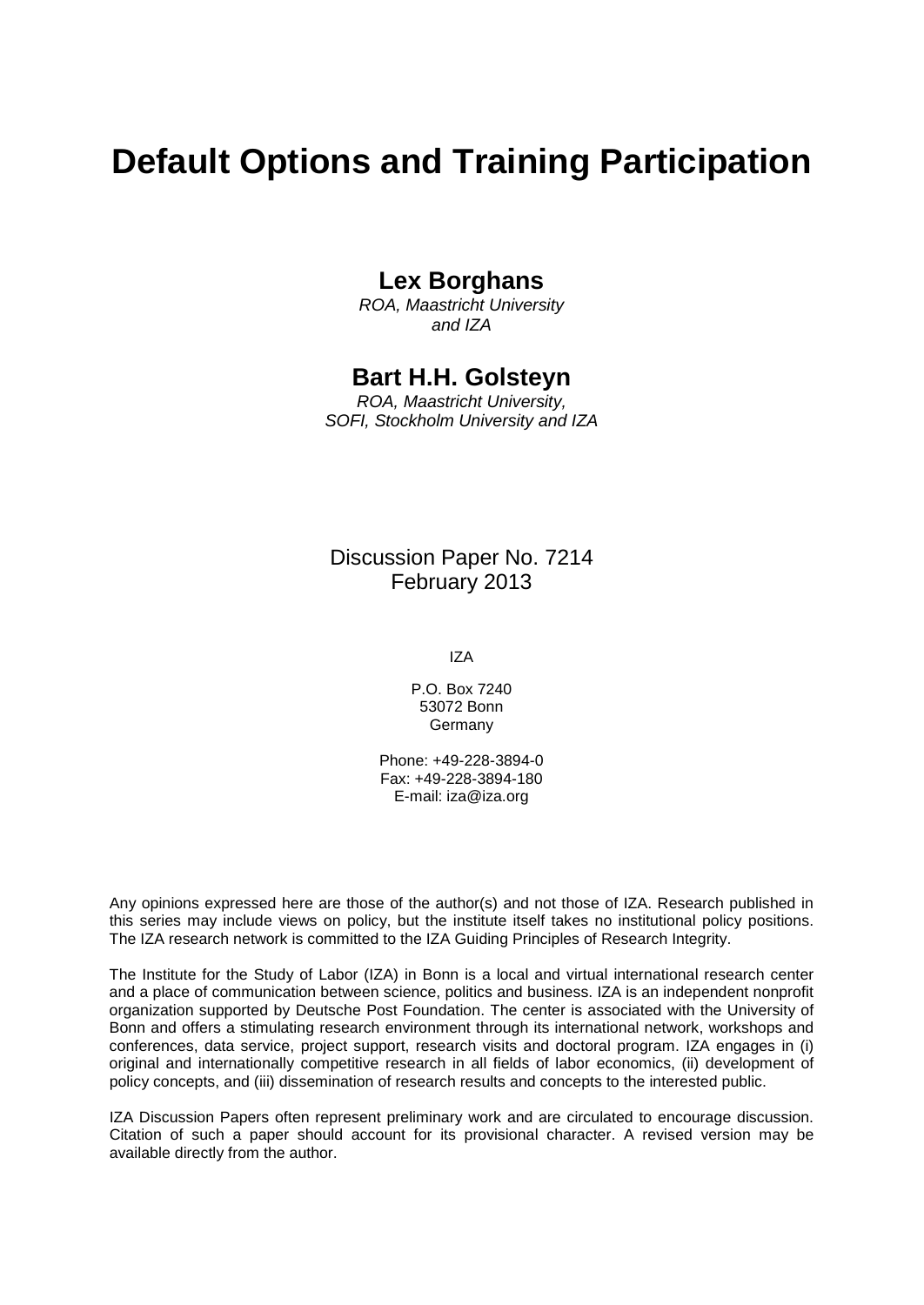IZA Discussion Paper No. 7214 February 2013

# **ABSTRACT**

# **Default Options and Training Participation[\\*](#page-1-0)**

This paper analyzes whether defaults affect the choice for courses followed at work. In addition, we analyze whether the size of the default effect varies with employees' personality and skill-deficiencies. We perform an experiment in which workers are hypothetically offered three courses which they can accept or exchange for other courses. Randomizing the default package of courses, we identify the default effect. Default courses are chosen approximately three times more often than other courses. They are chosen more often if people have skilldeficiencies in these courses, suggesting that people consider the default to be an advice. Women choose default courses more often than men. Women with less self-confidence and men with lower cognitive skills choose the default courses more often.

JEL Classification: J24, J31, I2

Keywords: human capital investment, training, default

Corresponding author:

Bart H.H. Golsteyn Department of Economics and Research Centre for Education and the Labour Market (ROA) Maastricht University P.O. Box 616 6200 MD Maastricht The Netherlands E-mail: [b.golsteyn@maastrichtuniversity.nl](mailto:b.golsteyn@maastrichtuniversity.nl)

The authors benefitted from valuable comments by Tim Barmby, Arnaud Dupuy, Rachel Griffith, Andries de Grip, Hans Heijke, David Huffman, Moshe Hazan, Huub Meijers, Markus Mobius, Erik Plug, Anders Stenberg, Bas ter Weel and seminar participants at Maastricht University, IZA, the 2005 NAKE day and the 2006 SOLE conference. Golsteyn thanks the Volkswagen Stiftung and Handelsbanken's forskningsstiftelser for financial support.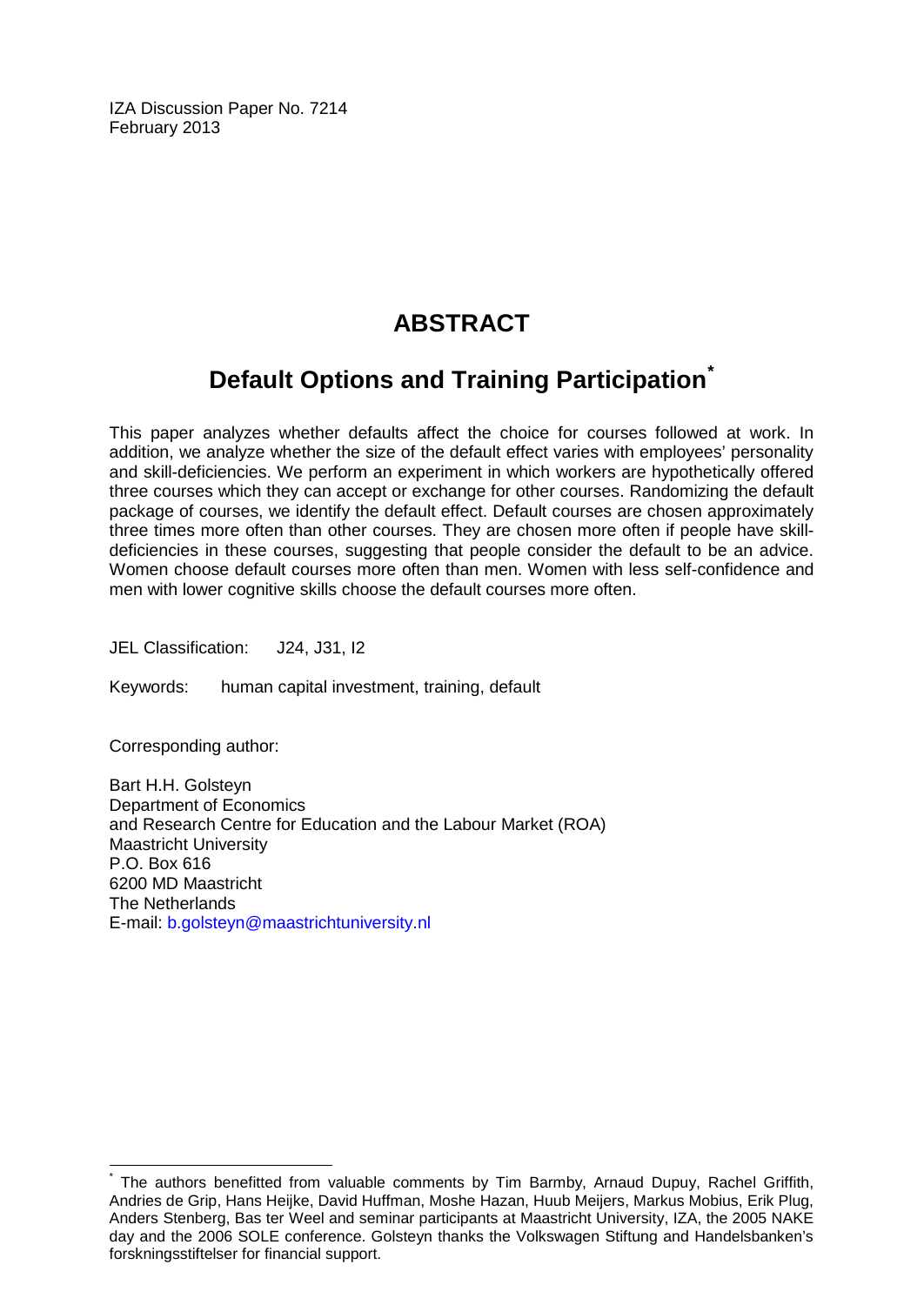# 1 Introduction

A large literature in behavioral economics has shown that choices are determined to an important extent by the way in which the choice options are presented. Default options<sup>1</sup> have been shown to strongly influence choices regarding organ donations (Johnson and Goldstein 2003, Abadie and Gay 2006), car insurances (Johnson, Hershey, Meszaros, and Kunreuther 1993), car purchases (Park, Yun, and MacInnis 2000), consent with e-mail marketing (Johnson, Bellman, and Lohnse 2002) and pensions with  $401(k)$  saving (Carroll, Choi, Laibson, Madrian, and Metrick 2009). A likely explanation for this tendency to accept defaults is that people consider them to be an advice, which emphasizes the responsibility of those who set defaults.

It is conceivable that defaults also influence decisions regarding investments in human capital, yet no attempt has thus far been made to introduce the notion in this literature. This paper analyzes whether defaults affect the choice for courses followed at work. In addition, we analyze whether the size of the default effect varies with employees' personality and skill-deficiencies.

We use an experimental approach in which 4,312 young workers are asked to consider a hypothetical situation in which they are offered by their firm a package of three training courses. They can accept these courses or exchange them for courses from a menu of three alternatives. Randomizing the default offer allows us to identify the effect of defaults on choices for courses.

Our findings indicate that workers on average have a very strong propensity to choose the default courses. If a course is offered in the default set, the chance that a respondent chooses this course is approximately three times larger than if the course is not offered in the default set. The probability to accept the default is higher if the skill-deficiency of the respondent in the field of the training that is offered is higher. A default offer therefore seems to reinforce the individual perception of skill-needs. Women choose default courses more often than men. Relating choice behavior to personality, we find evidence that men with more cognitive skills and women with more self-confidence choose defaults less often. These findings contribute to the literature on the effect of personality traits on choice behavior (Mueser (1979), Bowles, Gintes, and Osborne (2001), Heckman, Stixrud, and

<sup>&</sup>lt;sup>1</sup>Default options are pre-selected options which hold unless a different option is chosen.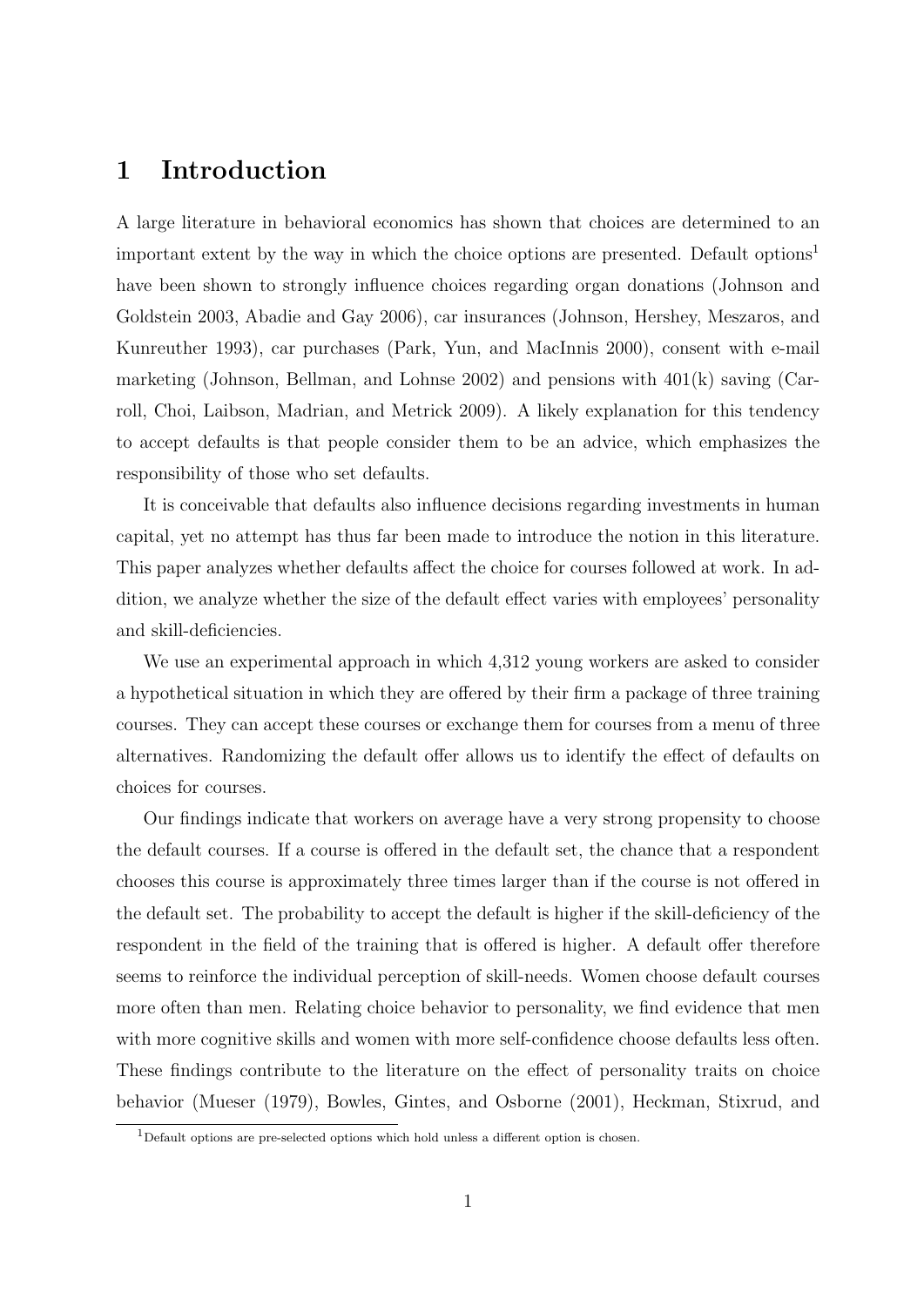Urzua (2006), Borghans, Golsteyn, Heckman, and Meijers (2009)).<sup>2</sup>

Section 2 of this paper is concerned with the set-up of the experiment and a description of the data. Section 3 discusses the estimation method. Section 4 reports the results. Section 5 concludes.

# 2 The experiment and the data

The presentation of choice options has often been shown to influence choices. We investigate whether the presentation of choices also influences human capital decisions. Analyzing this question is not trivial. There are many factors which determine the decision to participate in training. Colquitt, LePine, and Noe (2000) show that psychological factors such as anxiety influence to a large extent whether people invest in human capital and Eraut (2000) shows that self-confidence is an important factor that stimulates course participation at work. The conditions under which people choose to follow education or training vary dramatically. Some people for instance have less time for training than others because of duties in the household and some employers may give more opportunities to follow training or education than others. Shields (1998) shows that participation in training differs substantially between workers and Field (2000) and Sargant and Aldridge (2002) have pointed out that course participation crucially depends on whether people face practical or financial impediments or stimuli to participate.

Because of this endogeneity, we will explore the the relationship between default options and training choices using an experiment. We choose to run an experiment which is hypothetical in nature. This enables us to run the experiment on a large group of individuals with varying backgrounds and occupations. In future research it would be interesting to test whether our results hold when applied to field experiments in which actual training courses are offered. One of the limitations of such a field experiment is that the results would apply to a small subsection of the population because the experiment would have to be run in a specific firm and with specific courses.

 $2$ See Borghans, Duckworth, Heckman, and ter Weel (2008) for an overview of this literature.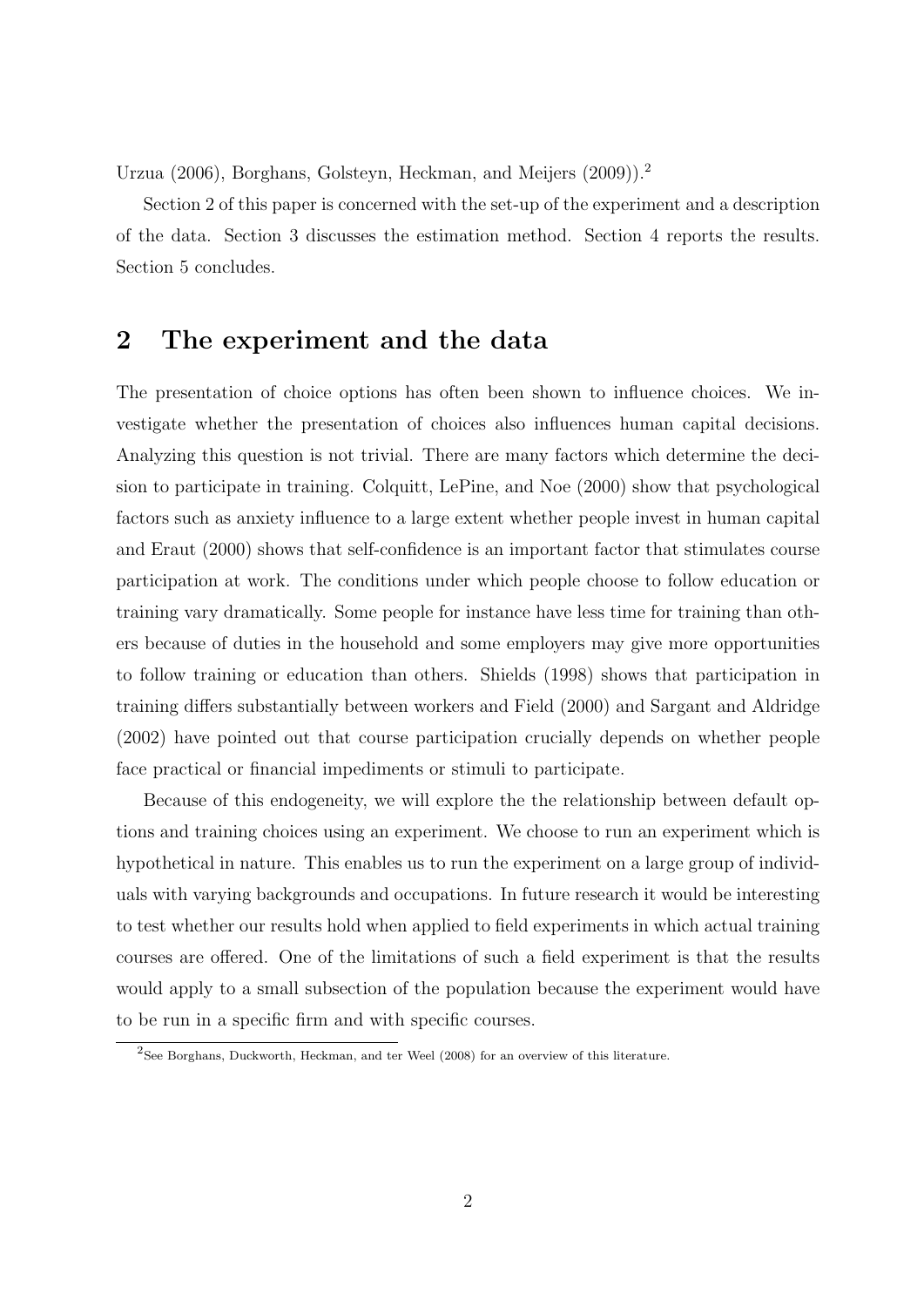#### 2.1 The sample and the experimental setup

The participants in our experiment are graduates from professional college or university in the Netherlands. Each year, the Research Centre for Education and the Labour Market (ROA) gathers information among Dutch graduates to give representative overviews amongst others of the position of graduates on the labor market and their assessment of the quality of the education they followed.<sup>3</sup> We were able to include our experiment in a follow-up survey.<sup>4</sup> In total, 4,955 professional college and university graduates agreed to participate in the follow-up questionnaire. The experiment was held among the working respondents only: 4,312 graduates. Their average age is 26.8 years (standard deviation of 5.8 years), 62.7% is female, and one third of the sample has a university diploma while the others have a professional college diploma.<sup>5</sup>

In the experiment, we offer a fixed set of six courses to the respondents from which they have to choose three courses.

The choice of the set of six courses is related to a set of aspects included in the original school-leaver survey. Respondents are asked to indicate the level of their skills with respect to these aspects and they are asked which level of skills is required in their jobs with respect to the aspects. Table 1 gives the exact wording of the question and indicates the skills we will use to analyze our hypotheses: working well under pressure; applying ICT; communicating in foreign languages; drawing on other people's capabilities; working productively with other people; and working in accordance with a budget.

In our analysis, we will use the difference between the skills a person indicates to be required for the job and the skills he indicates to posses as a measure for his deficiency with respect to that skill. 55.9% of the respondents report skill-deficiencies regarding at least one of the selected skills.

– Table 1 –

The skills asked in the original survey are often too general in nature to offer as a

 ${}^{3}$ In 2004, all 115,000 graduates from all levels in the Dutch educational system were approached 1.5 years after graduation. 45% of the graduates filled out the 2004 school-leaver survey.

 $4$ We asked respondents from the 2004 survey to fill out a questionnaire on internet called "Dealing with difficult choices." In the mail, we explained that the aim of the research is to increase understanding of how young people deal with difficult decisions, especially those related to educational choices. We explained that knowledge about these processes is of great societal and scientific importance since e.g. 20% of all graduates indicate that they regret their educational choice. To stimulate participation and deliberate answers, we offered the respondents upon completion of the questionnaire a profile about their personal style to deal with choices.

 $5$ Note that our sample consists of higher educated respondents only. It is therefore not representative of the full Dutch population.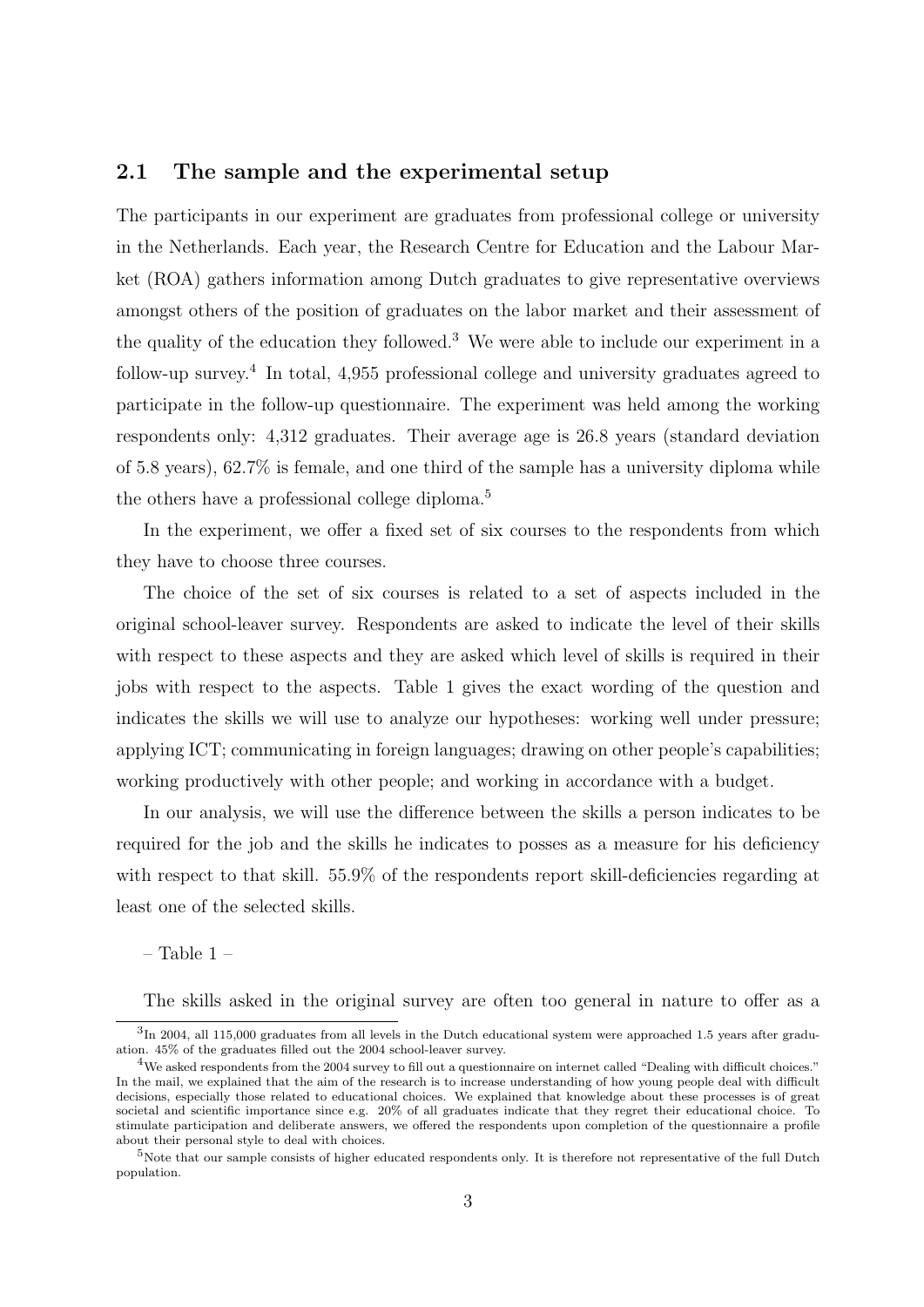course to the graduates. In our follow-up survey, we therefore translate the general skills into more specific courses. Table 2 shows which course we use for each skill. Obviously, even more specific courses could be offered. We choose to leave it to the respondents to imagine which specific course they would take within the courses offered because of the potentially great diversity in the skill levels of the respondents and their specific needs.

– Table 2 –

The hypothetical offer of the courses reads as follows:

Suppose your work has a new settlement in which everyone can participate during working hours in the following courses, the expenses of which are fully covered by the employer: English, Computer skills, Stress Management. However, it is also possible to exchange one or more courses. The alternatives are Management skills, Team work, Efficient working. Do you choose the suggested set of courses or do you want to exchange?

Note that we phrase this question in a way that there are no financial or time-related restrictions to the employee. The question is also constructed such that the courses which are offered in the default package are the courses which the employer suggests to the employees. Thereby an advice or a statement about the most appropriate choice is generated.

To identify the effect of the default, we randomize the offered courses. We offer a first group of respondents courses in English, Stress management and Efficient working, with the alternative choices Computer use, Team working and Management<sup>6</sup>. A second group is offered English, Computer use and Stress management, with the alternatives Efficient working, Team working and Management. And a third group is offered Efficient working, Team working and Management, with the alternatives English, Computer use and Stress management.

The respondents first have to indicate whether they want to choose the offered package or whether they want to exchange courses. If they want to exchange, they have to indicate which courses to leave out and which to add.

 $6$ We translate the Dutch "Leiding geven" which implies supervising a team of people with "Management".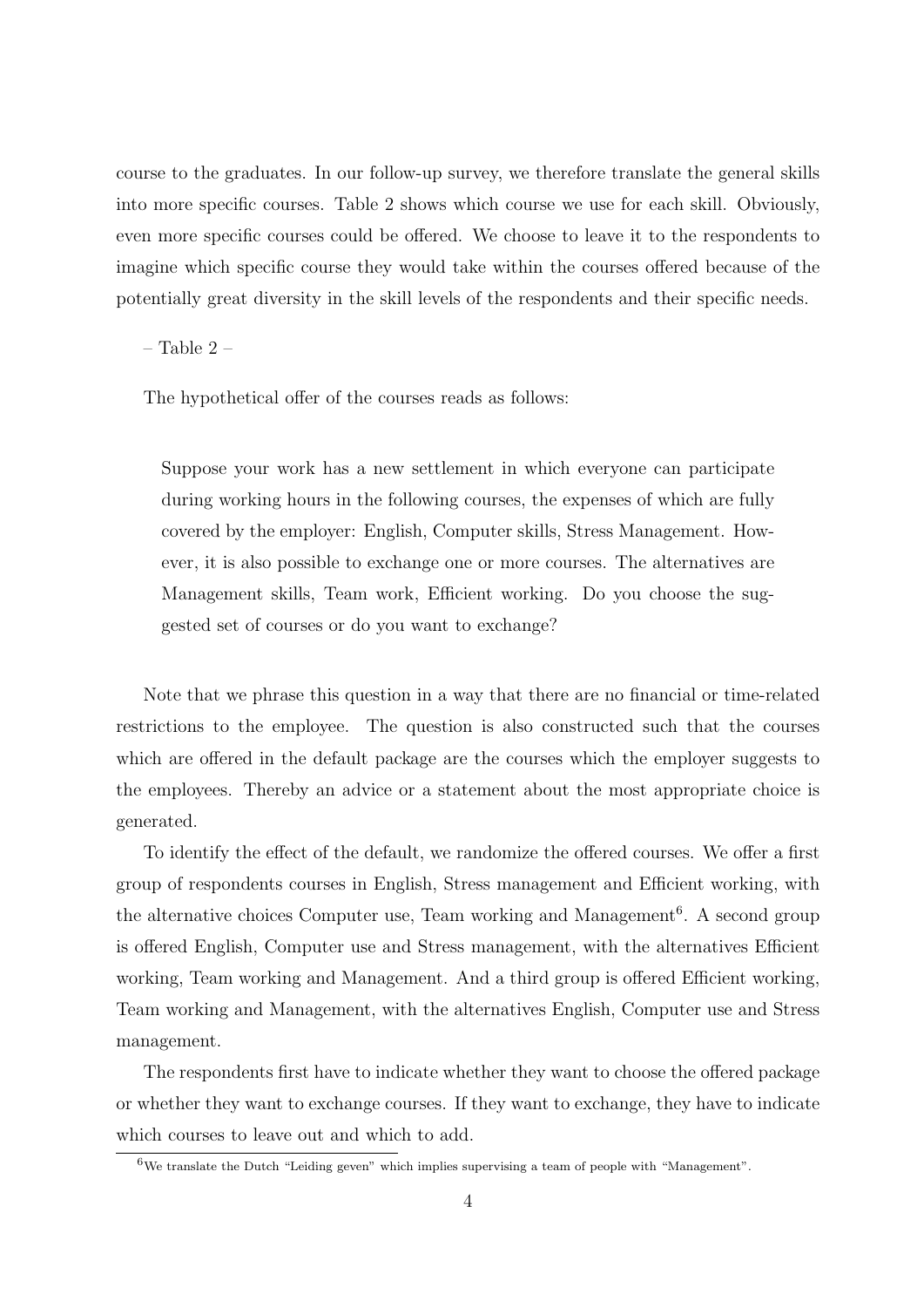We find that 29.7% of the respondents take the default package (i.e. all the courses offered by default), while the remaining respondents exchange at least one course for another course.

Choosing the default saves the respondent some time. One potential critique therefore is that respondents might choose the default to faster complete the survey. We checked whether the default is chosen more often by respondents who take less time to complete the survey. We find however the opposite: respondents who choose the default take on average more time to complete the survey. This might indicate that those who take a lot of time in each question are more hesitant when it comes to choosing.7 8

Table 3 shows that some courses are more popular than others. English, Computer courses and Team work are selected least often. This is in line with what we expected: respondents have had ample opportunities at school and in college to invest in these skills, so their deficiencies are lowest. The table shows furthermore that most people indicate that they need more skills related to Stress management, Management and Efficient working.

– Table  $3$  –

#### 2.2 Personality

In our analysis, we will relate choice behavior to personality traits. We analyze relationships with the following traits: locus of control, anxiety, self-image, self-confidence, capacity to imagine the future, cognitive skills, and time preference. A comprehensive list of the questions measuring these traits is shown in table 4.

– Table 4 –

Locus of control refers to the extent to which individuals believe that they can control events that affect them. Individuals with an internal locus of control believe that events result primarily from their own behavior and actions. Those with an external locus of

<sup>&</sup>lt;sup>7</sup>We find this relationship between choosing the default and responding slower in the survey for all 8 parts in the survey. The possibility that people who need more time to answer questions become impatient more easily further on in the survey and might therefore rush through the survey is therefore not supported by the evidence.

<sup>8</sup>One other potential issue is that respondents may have consulted other respondents when answering the survey. However, we believe that this is highly implausible. First, the survey was held two years after the respondents left college and it is unlikely that they take the time to discuss the survey with old friends from college. Second, the survey takes quite some time to complete and would take too long if people would extensively talk about these questions with their friends. Third, the incentive to consult other people is very low: the question is hypothetical, no monetary incentives are given, and there are no right or wrong answers.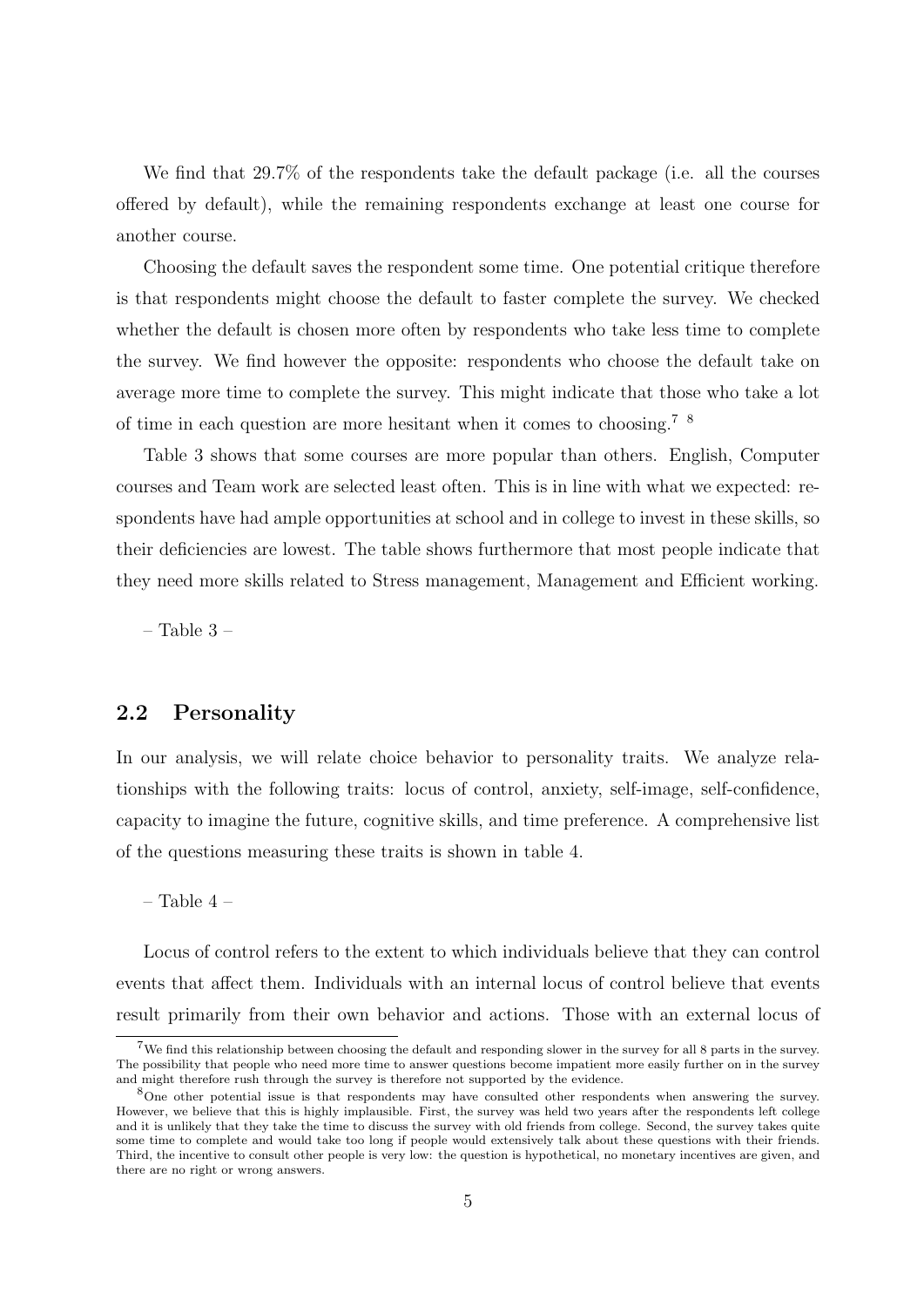control believe that powerful others, fate, or chance primarily determine events. Those with an internal locus of control are more likely to assume that their efforts will be successful. They are more active in seeking information and knowledge concerning their situation. We expect them to be less affected by defaults than those with an external locus of control.

Colquitt, LePine, and Noe (2000) show that anxiety is important for choosing to participate in training. Anxiety indicates to which extent people are afraid of things they do not have experience with. We expect those with higher anxiety to follow suggestions by others more often and therefore to choose the default more often.

We expect those with a well developed self-image to know better what they want than those with a less developed self-image. Therefore, we expect that they will choose the default less often. People with more self-confidence may be less afraid to make choices and may follow suggestions by others less often. We expect them to choose the default less often.

When choosing between courses, it will be important to understand the significance of the investment for the accumulation of human capital. We expect therefore that having a high capacity to imagine the future will be related with investing less in the default. The capacity to imagine the future is measured by 9 statements about the image one has about the future (e.g. "I can imagine well what my next job will look like") and the experiences one has had in the past ("My life is now like I thought it would be 3 years ago").

We expect that people with more cognitive skills will better understand the significance of the investment and invest less in the default. Cognitive skills are measured by 8 questions taken from Frederick (2005). An example of these questions is:

"Together, a ball and a cap cost 1.10 Euros. The ball costs 1.00 Euros more than the cap. How much does the cap cost?"

Frederick (2005) shows that scores on this Cognitive Reflection Test are correlated with SAT-scores and scores on several other IQ tests and with the ability to make choices. We find significant correlations between the average number of correctly answered questions and high school grades for nearly all subjects taught in high school and with the average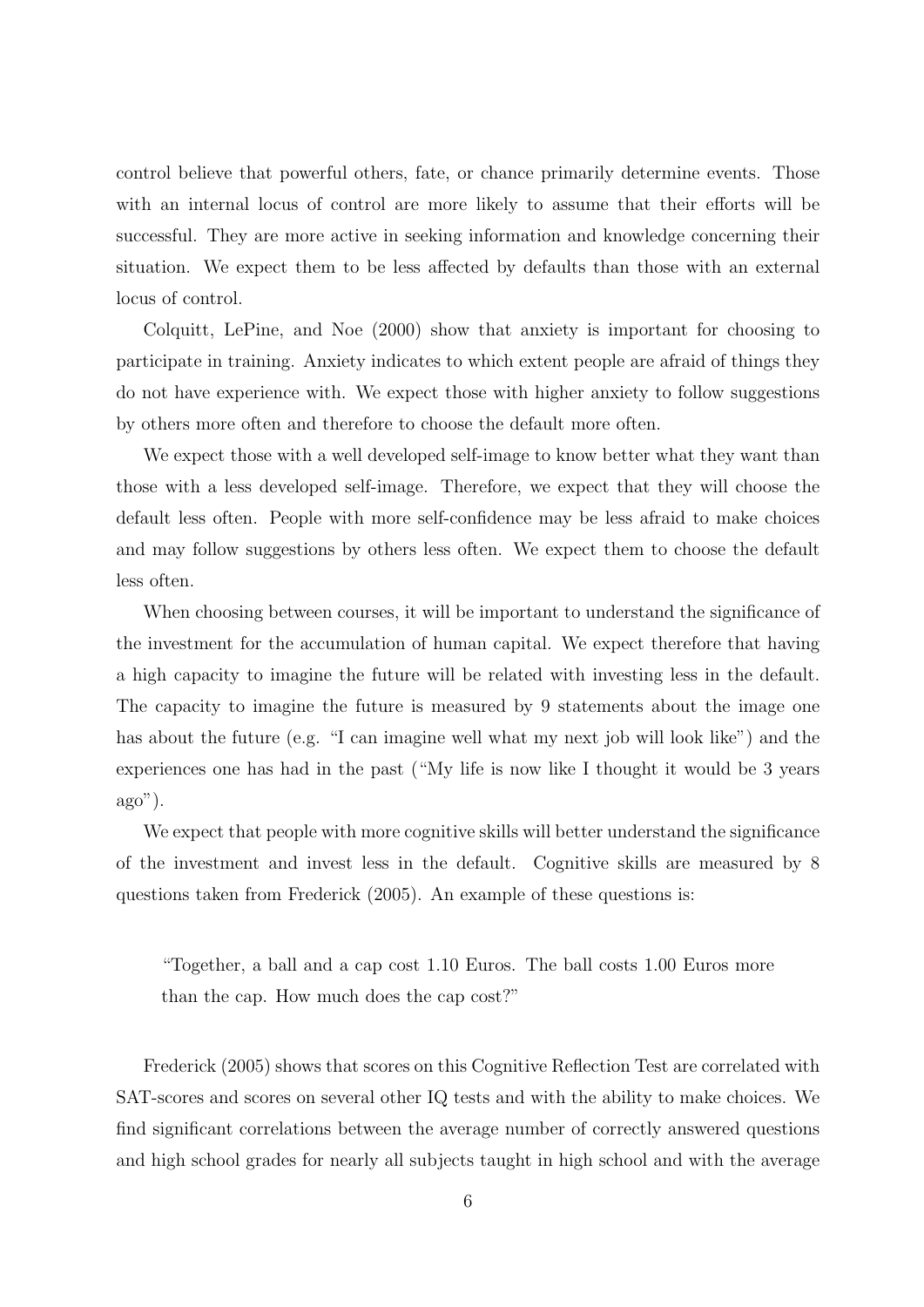college grade. This indicates that the measure plausibly reflects some general type of cognitive skills.

People with high time preference (i.e. who value the future less) may be less interested in investing time to understand in which courses they could invest best and therefore choose the default option more often. Time preference is measured by the question:

"Suppose you win a 10-day holiday trip worth 2000 euros to an interesting destination. To spread participation, you are asked if you can delay your trip with three years in exchange for a longer vacation. How many days should you be offered in addition to accept the offer in 3 years?"

We find that 97.6% of the respondents answer that they would want to be offered between 0 and 30 days in addition to accept the offer. On average people answer 11.6 days (standard deviation 9.0). This corresponds to a time preference rate of  $27.0\%$ . Compared with an interest rate at a bank this average time preference is therefore very high. In the literature (Frederick, Loewenstein, and O'Donogue 2002) it is known that the measure of time preference is strongly influenced by anchoring effects but that some people consistently score higher or lower on these measures. We validate the measure for time preference with a measure which is used often in psychology (Rachlin, Raineri, and Cross 1991). This measure uses trade-offs between amounts of money now and amounts of future money to elicit time preference and is significantly correlated with our time preference measure (correlation: 0.156, t-value: 6.741).

# 3 Method

We analyze within-person effects of having a course in the default package on the choice for this course. Let  $p_{ic}$  be the probability that individual i chooses course c and  $X_{ic}$ be a vector of course characteristics for the individual. We postulate the conditional (fixed-effect) logit regression

$$
\ln \frac{p_{ic}}{1 - p_{ic}} = \alpha X_{ic} + \beta Z_c + v_i + \varepsilon_{ic}, i = 1, ..., N, c = 2, ..., 6
$$

 $^{9}$ In the tables, we divide this time preference by 100.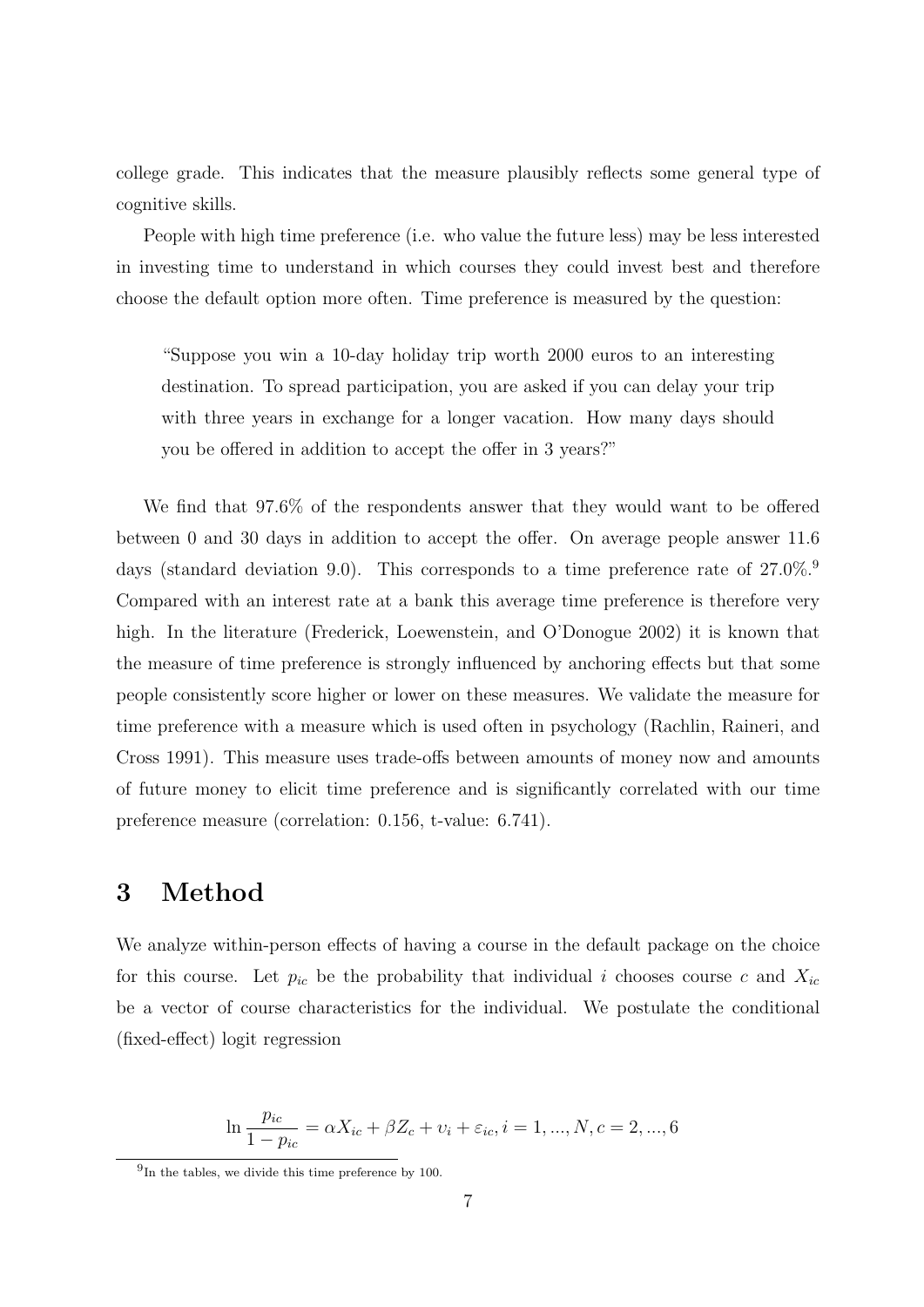where  $Z_c$  represents a vector of dummies for the courses (excluding one course as the reference category) with which we control for average differences in preferences between courses,  $v_i$  represents the individual fixed effect and  $\varepsilon_{ic}$  the error term. The coefficient  $\alpha$ measures the extent to which course characteristics affect the choice for courses.

In our basic specification, X includes a dummy variable indicating whether for the individual the course is offered in the default package. In a more elaborate specification of the model, X additionally includes the skill-deficiency of an individual in the field related to the course and the interaction between the default and the skill-deficiency variable. In another specification of the model, we include interactions of personality traits with the default variable. In this specification,  $X_{ic}$  is replaced by:  $X_{ic} = \beta_0 X_{ic} + \sum_{i=1}^{k} \beta_k X_{ic} \Psi_{ik}$  in which  $\Psi$  is a vector of k personality traits.

# 4 Results

Table 5 shows the main results of our analysis: courses which are in the default package are chosen approximately three times more often than courses which are not in the default package. Separately running the regression for men and women, we find that the effect of the default is stronger for women (default courses are chosen 3.3 times more often) than for men (default courses are chosen 2.8 times more often).

– Table  $5$  –  $\,$ 

Table 6 includes the skill-deficiency variable in the regression. The results show that people choose courses in which they are skill-deficient more often than courses in which they are less skill-deficient. The effect of the default remains similar when we include the skill-deficiency variable. This shows that the allocation of courses in the default package is not related to the skill-deficiency. As we discussed earlier, the random allocation of courses in the default package is an important condition for identifying the effect of the default.

In the last column of the table we include an interaction of the skill-deficiency with the default in the regression. We find that workers more often choose courses which reduce their skill-deficiency if these courses are in the default package.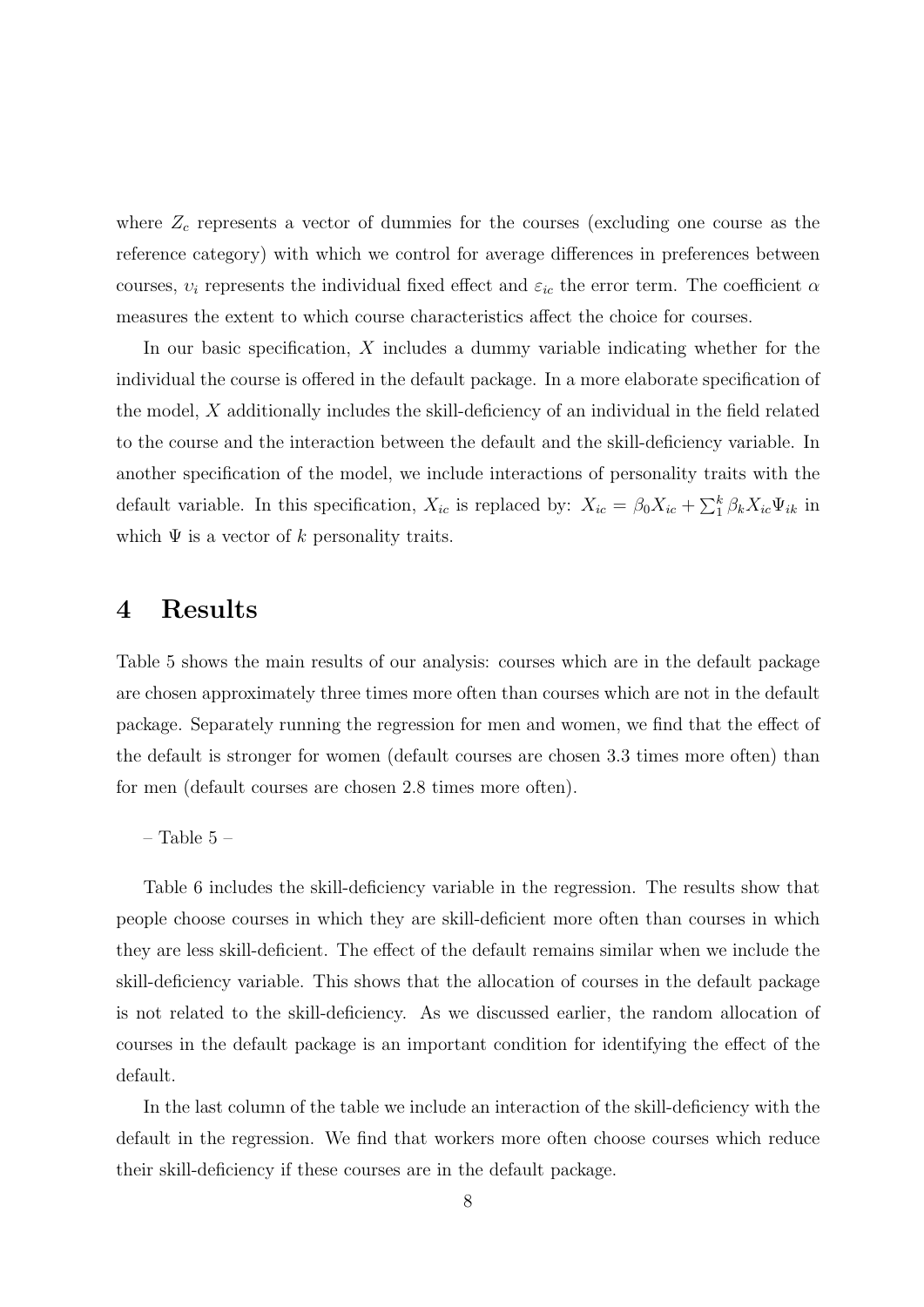– Table 6 –

Table 7 shows the interactions of gender and personality traits with the default variable. We find that the earlier indicated difference between men and women is statistically significant. Workers with more cognitive skills, less anxiety and more self-confidence choose the default less often. Separating these results for men and women, we find that men with lower cognitive skills or more anxiety and women with lower self-confidence or a less developed self-image choose the default more often.

– Table 7 –

## 5 Conclusions

This paper shows that the choice for courses followed at work depends on defaults set by employers. Default courses are chosen approximately three times more often than courses which are not in the default package. Women choose default courses more often than men. Women with less self-confidence and men with lower cognitive skills choose the default more often. Default courses are chosen more often if people are skill-deficient in these courses.

Our estimates suggest that managers and training specialists have an important role in the development of workers' human capital. Setting courses as defaults is a form of libertarian paternalism which has the advantages that it does not prohibit workers to choose the training they consider to be best, while at the same time it may help employees who are not choosing actively to pick courses that effectively develop their human capital. One obvious question here is to which extent the employer's interest is in line with the employee's interest. Employers may for instance be more likely to set defaults which develop employees' firm specific human capital instead of their general human capital. Choosing the default may in this case not advance an employee's selfinterest most effectively. The extent to which this occurs is an interesting area for future research.

Our analysis serves as a starting point for gathering evidence on the choices people make regarding education and training. Our paper has some shortcomings which we are unable to address with the current experiment. One shortcoming is that we do not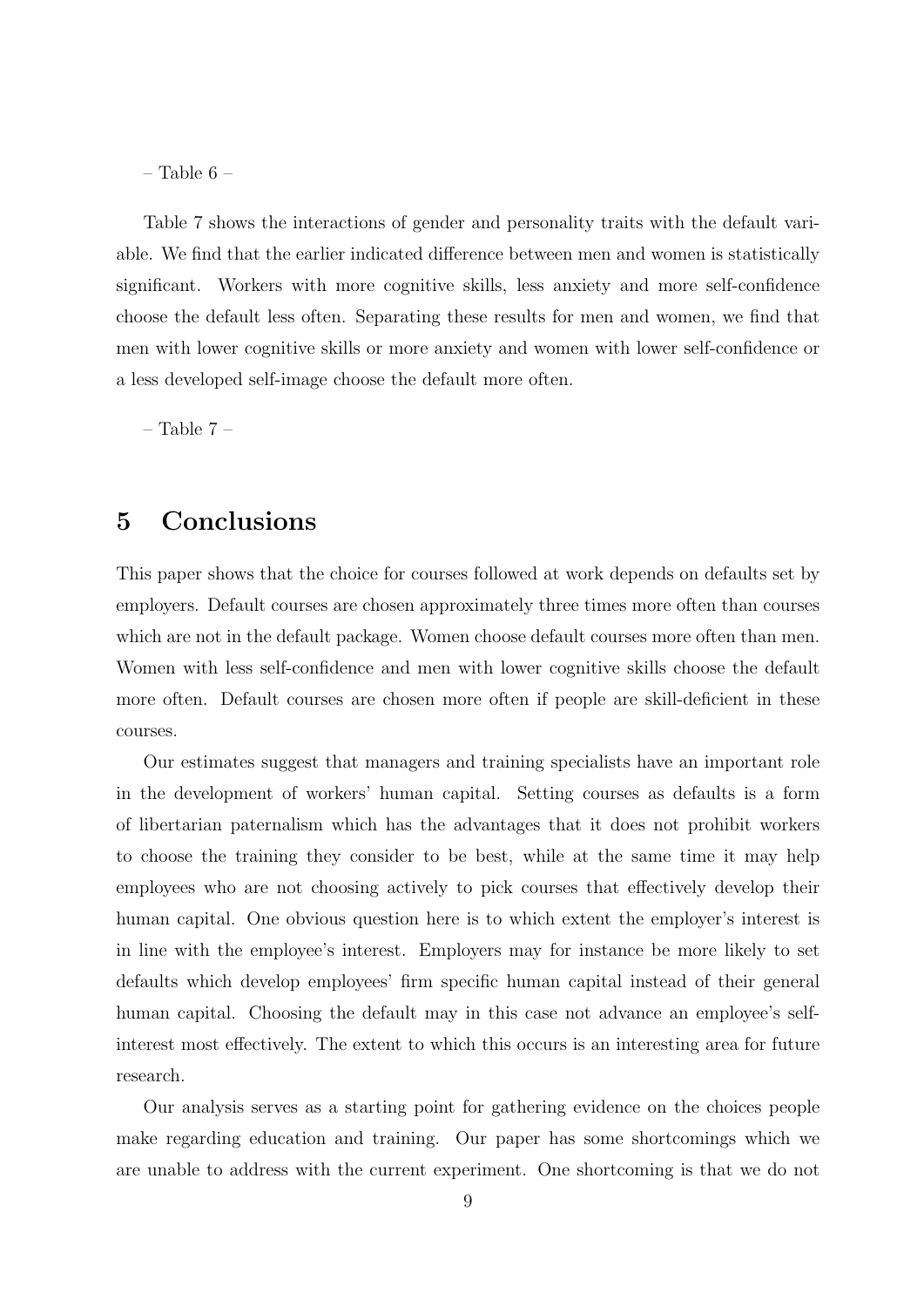explicitly investigate the role of the firms where the respondents work. Choosing the default may be related to experiences a respondent has had at the firm in the past. Another shortcoming is that in our experiment no incentives are given to choose the best courses. It is important to show whether the default effects remain when incentives are given. Field experiments in which actual courses are offered could be an interesting setting to study if the default effect remains in a real-life setting. One of the advantages of our approach is that we can study the effects in a broad spectrum of the population while field experiments necessarily focus on a specific subsample of the population.

# References

- Abadie, A., and S. Gay (2006): "The Impact of Presumed Consent Legislation on Cadaveric Organ Donation: A Cross Country Study," Journal of Health Economics, 25(4), 599–620.
- Borghans, L., A. L. Duckworth, J. J. Heckman, and B. ter Weel (2008): "The Economics and Psychology of Personality Traits," Journal of Human Resources, 43(4), 972–1059.
- Borghans, L., B. Golsteyn, J. J. Heckman, and H. Meijers (2009): "Gender Differences in Risk Aversion and Ambiguity Aversion," Journal of the European Economic Association, 7(2-3), 649–658.
- BOWLES, S., H. GINTES, AND M. OSBORNE (2001): "The Determinants of Earnings: A Behavioral Approach," Journal of Economic Literature, 39(4), 1137–1176.
- Carroll, G., J. Choi, D. Laibson, B. Madrian, and A. Metrick (2009): "Optimal Defaults and Active Decisions," Quarterly Journal of Economics, 124(4), 1639– 1674.
- COLQUITT, J., J. LEPINE, AND R. NOE (2000): "Towards an Integrative Theory of Training Motivation: A Meta-Analytic Path Analysis of 20 Years of Research," Journal of Applied Psychology, 85(5), 678–707.
- ERAUT, M. (2000): "Non-Formal Learning and Tacit Knowledge in Professional Work," British Journal of Educational Psychology, 70(1), 113–136.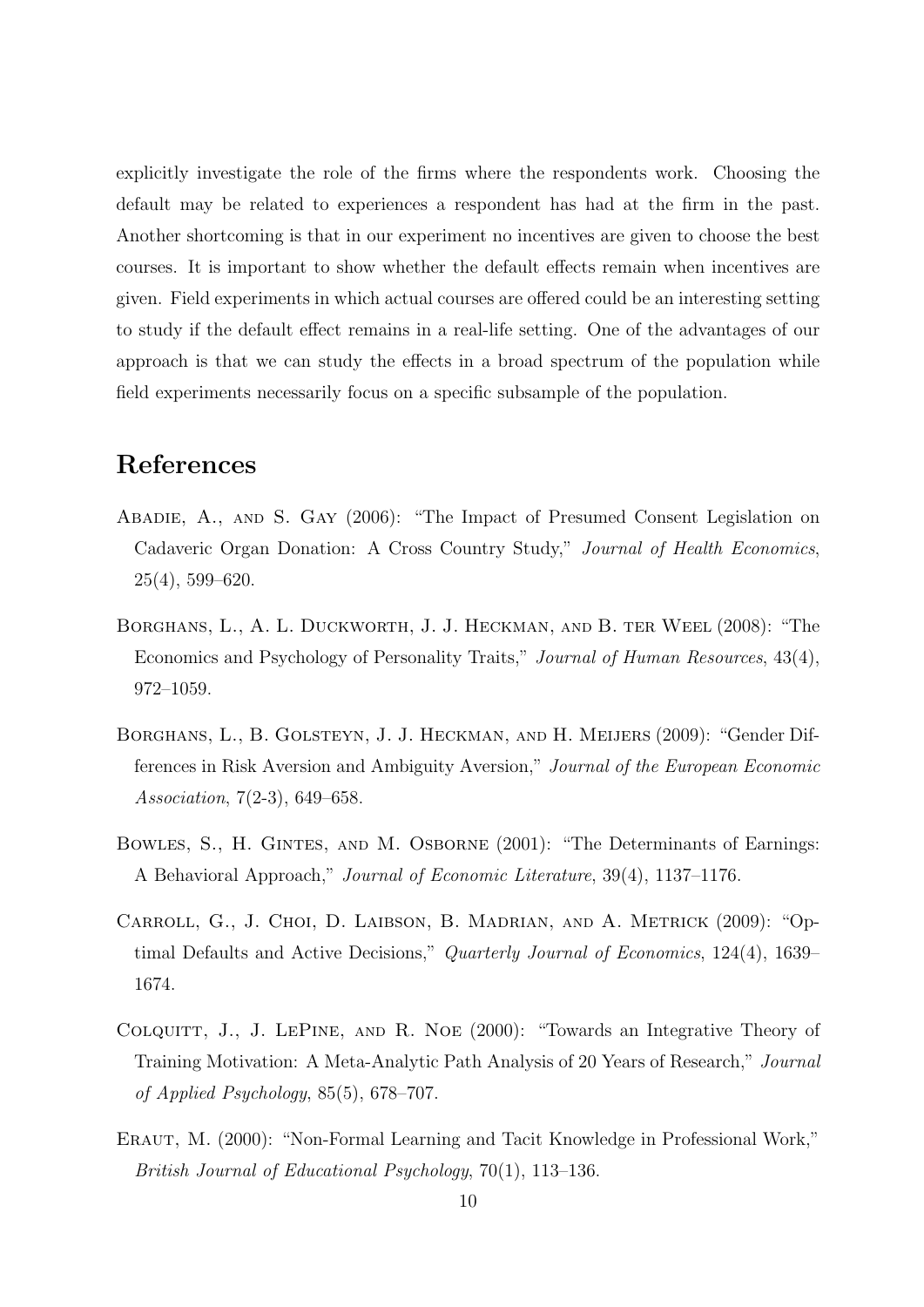- FIELD, J. (2000): *Lifelong Learning and the New Educational Order*. Trentham Books, Stoke on Trent.
- FREDERICK, S. (2005): "Cognitive Reflection and Decision Making," *Journal of Eco*nomic Perspectives, 19(4), 25–42.
- Frederick, S., G. Loewenstein, and T. O'Donogue (2002): "Time Discounting and Time Preference: A Critical Review," Journal of Economic Literature, XL, 351– 401.
- HECKMAN, J., J. STIXRUD, AND S. URZUA (2006): "The Effects of Cognitive and Noncognitive Abilities on Labor Market Outcomes and Social Behavior," Journal of Labor Economics, 24(3), 411–482.
- Johnson, E., S. Bellman, and G. Lohnse (2002): "Defaults, Framing and Privacy: Why Opting In-Opting Out," Marketing Letters, 13(1), 5–15.
- JOHNSON, E., AND D. GOLDSTEIN (2003): "Do Defaults Save Lifes?," Science, 302, 1338–1339.
- Johnson, E., J. Hershey, J. Meszaros, and H. Kunreuther (1993): "Framing, Probability Distortions, and Insurance Decisions," Journal of Risk and Uncertainty,  $7(1), 35-53.$
- Mueser, P. R. (1979): "The Effects of Noncognitive Traits," in Who Gets Ahead? The Determinants of Economic Success in America, ed. by C. Jencks, pp. 122–158. New York: Basic Books.
- PARK, C., S. YUN, AND D. MACINNIS (2000): "Choosing What I want Versus Rejecting What I Do Not Want: An Application of Decision Framing to Product Option Choice Decisions," Journal of Marketing Research, 37(2), 187–202.
- RACHLIN, H., A. RAINERI, AND D. CROSS (1991): "Subjective Probability and Delay," Journal of the Experimental Analysis of Behavior, 55, 233–244.
- SARGANT, N., AND F. ALDRIDGE (2002): Adult Learning and Social Division: A Persistent Pattern, Vol. 1. NIACE, Leicester.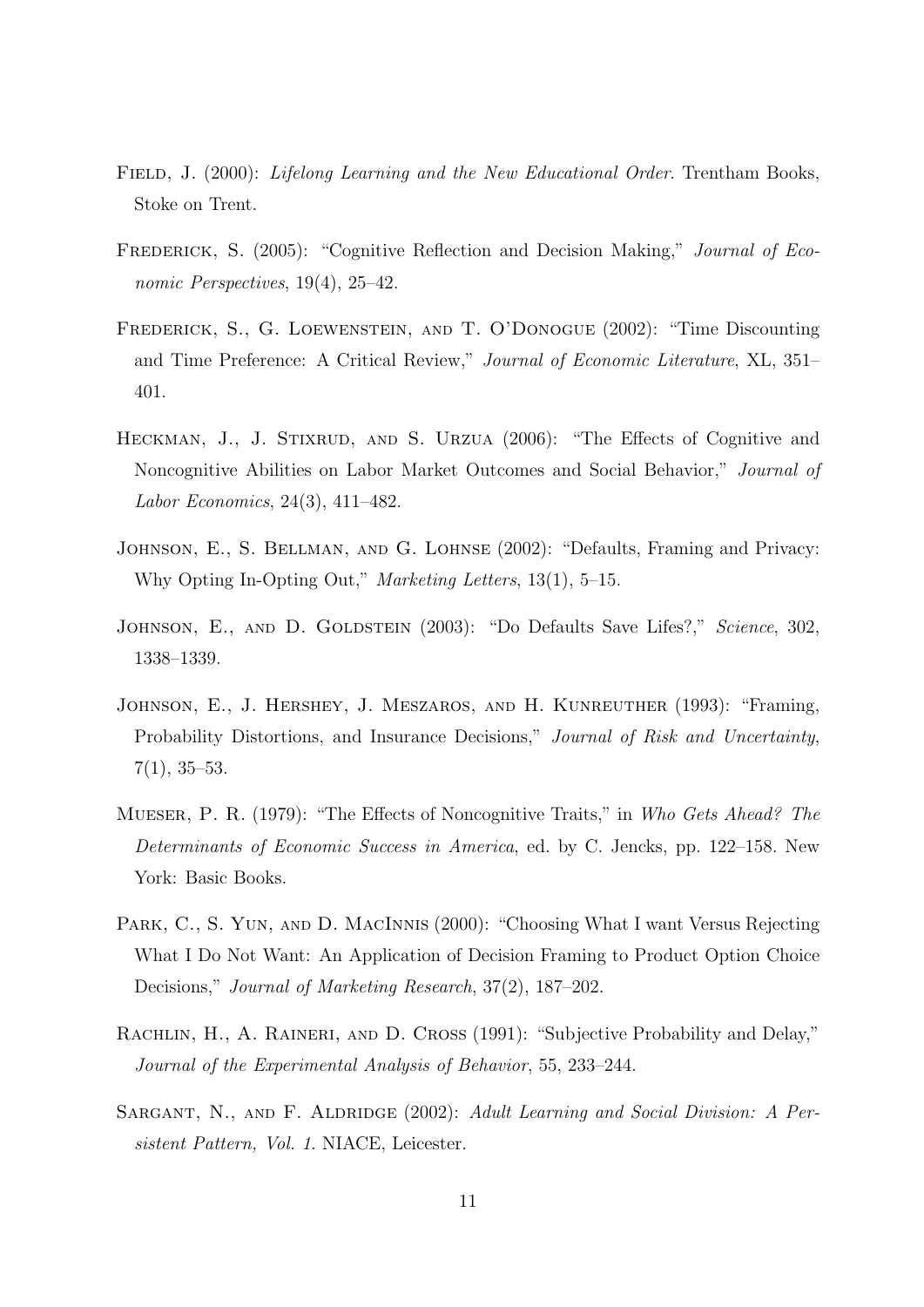SHIELDS, M. (1998): "Changes in the Determinants of Employer-Funded Training for Full-Time Employees in Britain," Oxford Bulletin of Economics and Statistics, 60, 189– 214.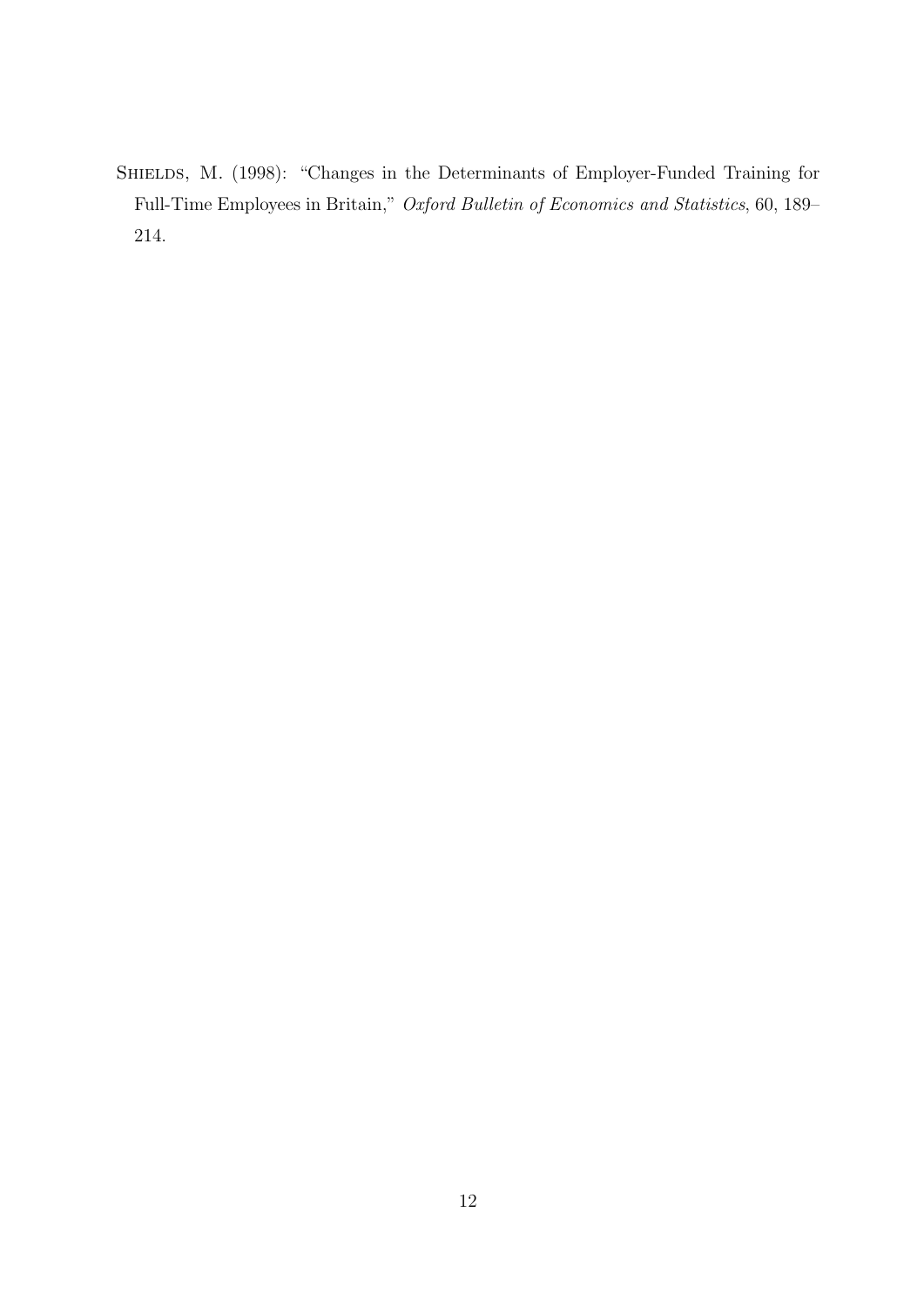#### Table 1: Required and own level of aspects in job

| Below are aspects that could be of importance in your job.<br>Rate for each of these aspects: | The required level<br>in your job | Your own level<br>$Average < - > E$ xcellent $Average < - > E$ xcellent |
|-----------------------------------------------------------------------------------------------|-----------------------------------|-------------------------------------------------------------------------|
|                                                                                               |                                   |                                                                         |
|                                                                                               |                                   |                                                                         |
| Working well under pressure                                                                   | 12345                             | 12345                                                                   |
| Applying ICT                                                                                  | 12345                             | 12345                                                                   |
| Communicating in foreign languages                                                            | 12345                             | 12345                                                                   |
| Drawing on other people's capabilities                                                        | 12345                             | 12345                                                                   |
| Working productively with other people                                                        | 12345                             | 12345                                                                   |
| Working in accordance with budget, planning or guidelines                                     | 12345                             | 12345                                                                   |

Source: Research Centre for Education and the Labour Market 2004 Graduate Survey.

#### Table 2: Courses offered related to the skills

| $\frac{S}{i}$                                                                                                                                                                                                                   | Course                                                                                   |
|---------------------------------------------------------------------------------------------------------------------------------------------------------------------------------------------------------------------------------|------------------------------------------------------------------------------------------|
|                                                                                                                                                                                                                                 |                                                                                          |
| Working well under pressure<br>Applying ICT<br>Communicating in foreign languages<br>Draw on other people's capabilities<br>Working productively with other people<br>Working in accordance with budget, planning or directions | Stress Management<br>Computer<br>English<br>Management<br>Team Work<br>Efficient working |

Source: Research Centre for Education and the Labour Market 2004 Graduate Survey and 2005 supplement.

 ${}^a$ Question asked in the 2004 survey to analyze the required and own level of skills.

 $\rm ^{b}Translation$  of the skill into the specific course offered in the 2005 supplement.

Table 3: The choice of courses and the percentage of respondents skilldeficient in a course

|                   | Chooses course $(\%)$ | Deficiency <sup><i>a</i></sup> $(\%)$ |  |  |
|-------------------|-----------------------|---------------------------------------|--|--|
|                   |                       |                                       |  |  |
| English           | 39.1                  | 10.7                                  |  |  |
| Efficient work    | 71.5                  | 21.3                                  |  |  |
| Team work         | 46.8                  | 12.4                                  |  |  |
| Management        | 70.8                  | 22.4                                  |  |  |
| Computer          | 18.3                  | 11.7                                  |  |  |
| Stress Management | 53.4                  | 22.8                                  |  |  |
|                   |                       |                                       |  |  |

Source: Research Centre for Education and the Labour Market 2004 Graduate Survey and 2005 supplement.

<sup>a</sup>Percentage of the respondents who are skill-deficient. A skill-deficiency is defined as the difference between the self-assessed required level of skills on the job and the self-assessed own level of skills.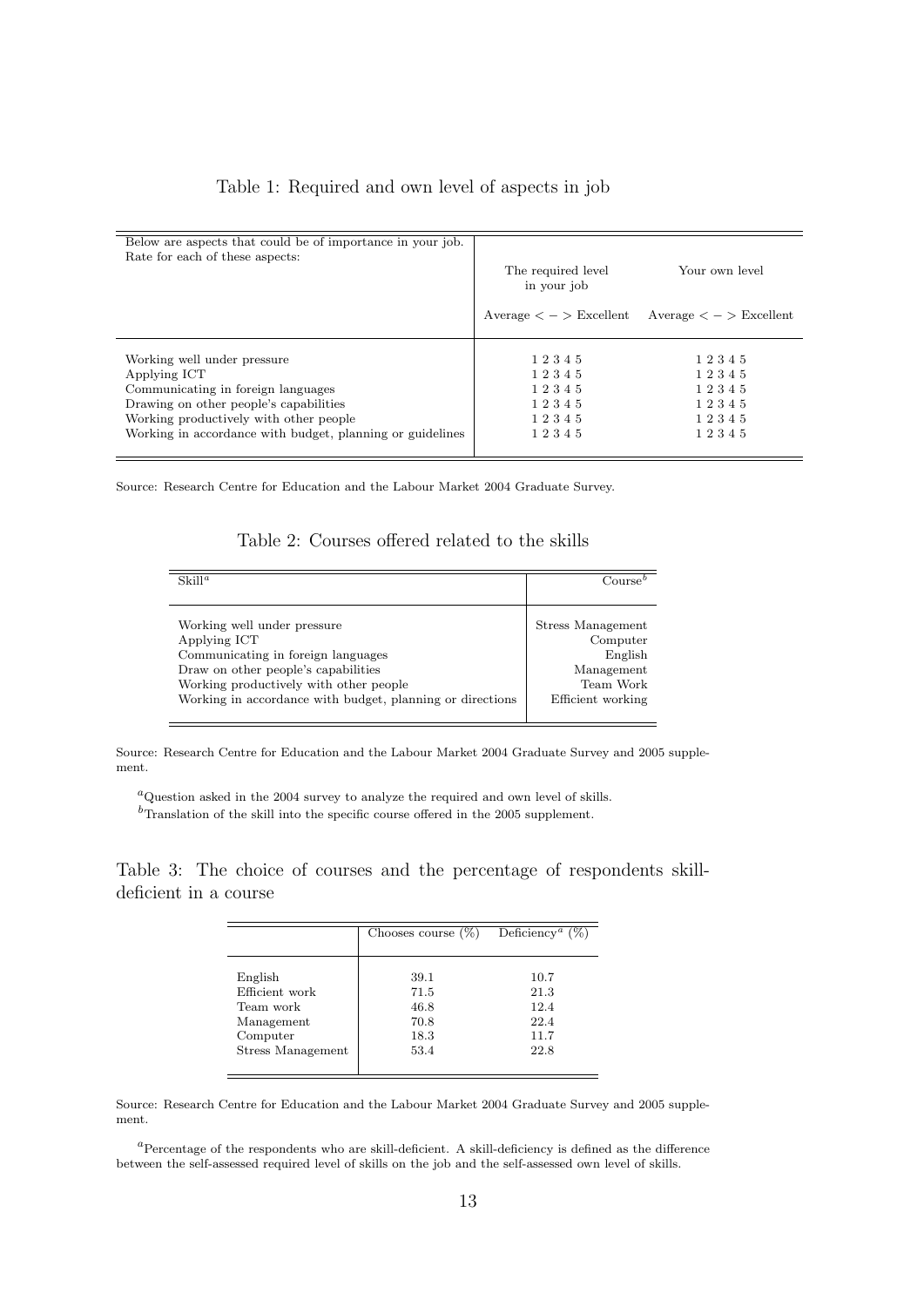# Table 4: Measuring personality traits Table 4: Measuring personality traits

| Psychological Variables   | Questions                                                                                                                                                                                                                                                                                                                                                                                                                                                                                                                                                                                                               |
|---------------------------|-------------------------------------------------------------------------------------------------------------------------------------------------------------------------------------------------------------------------------------------------------------------------------------------------------------------------------------------------------------------------------------------------------------------------------------------------------------------------------------------------------------------------------------------------------------------------------------------------------------------------|
| Locus of control          | Most people do not realize to what extent their life is determined by coincidences<br>Whether I reach targets that I have in my life is not a matter of luck<br>Setbacks are usually due to mistakes people make                                                                                                                                                                                                                                                                                                                                                                                                        |
| Self-image                | I often doubt about decisions because I do not know exactly what I want<br>In general I have a clear idea about who and what I am<br>My opinions about myself seem to change regularly                                                                                                                                                                                                                                                                                                                                                                                                                                  |
| Self-confidence           | The difference between who I am and what I want is large<br>I think I have enough reason to be proud of myself<br>I tend to think someone else is better than I am                                                                                                                                                                                                                                                                                                                                                                                                                                                      |
| Imagination of the future | Last year has turned out very different from what I expected on beforehand<br>My life now is very different from what I thought three years ago<br>the outcome usually is inline with the image I had on beforehand<br>My life now is very different from what I thought five years ago<br>I form an elaborate image of the consequences of the decision<br>sometimes imagine what my life will look like in 15 years<br>I can imagine well what my next job will look like<br>I see clearly what I can expect of the coming year<br>If I have to make an important decision,<br>If I have taken an important decision, |
| Anxiety                   | I have a clear image of what my life will look like in 10 years<br>I think it is scary to go to places I have never been to<br>I often tend to check whether I did everything right<br>I often think about unpleasant events in the past                                                                                                                                                                                                                                                                                                                                                                                |
|                           |                                                                                                                                                                                                                                                                                                                                                                                                                                                                                                                                                                                                                         |

Source: Research Centre for Education and the Labour Market 2005 supplement. Source: Research Centre for Education and the Labour Market 2005 supplement.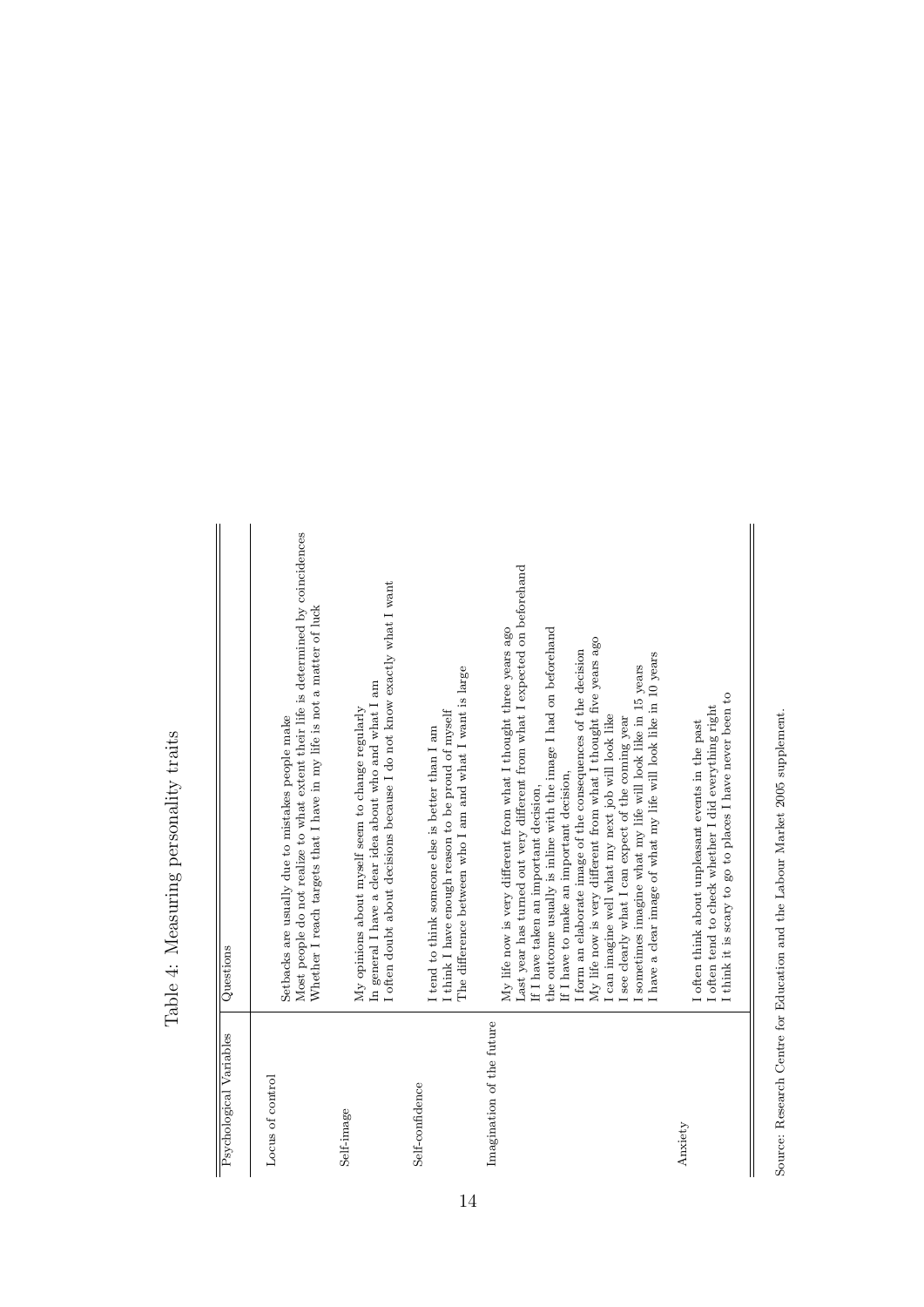| Deviation<br>Standard   | 0.0                                                                                                                                                                                                                                                                                               | 2.24                               |                                                                                                                         |                                                                                            |                                                                                                                                                                                                          |                                                                                                                                                                                                         |                                                                                                                                                                                                              |                                                                                                                                                          |                      |                                                                                                                       |
|-------------------------|---------------------------------------------------------------------------------------------------------------------------------------------------------------------------------------------------------------------------------------------------------------------------------------------------|------------------------------------|-------------------------------------------------------------------------------------------------------------------------|--------------------------------------------------------------------------------------------|----------------------------------------------------------------------------------------------------------------------------------------------------------------------------------------------------------|---------------------------------------------------------------------------------------------------------------------------------------------------------------------------------------------------------|--------------------------------------------------------------------------------------------------------------------------------------------------------------------------------------------------------------|----------------------------------------------------------------------------------------------------------------------------------------------------------|----------------------|-----------------------------------------------------------------------------------------------------------------------|
| answer<br>Mean          | % Respondents<br>11.6                                                                                                                                                                                                                                                                             | answering correctly<br>3.31        | 22.6                                                                                                                    | $12.6\,$                                                                                   | 36.9                                                                                                                                                                                                     | 48.6                                                                                                                                                                                                    | 52.5                                                                                                                                                                                                         | 42.0                                                                                                                                                     | 7.07                 | 45.4                                                                                                                  |
| Questions               | participation, you are asked if you can delay your trip with three years in exchange for a longer vacation.<br>Suppose you win a 10-day holiday trip worth 2000 euros to an interesting destination. To spread<br>How many days should you be offered in addition to accept the offer in 3 years? | cator used<br>Mean answer on indic | Together, a ball and a cap cost 1.10 Euros. The ball costs 1.00 Euros more than the cap.<br>How much does the cap cost? | If you toss a fair coin twice, how large is the chance that 'Head' comes up at least once? | minutes to produce 5 things, how long do 100 machines need to make 100 things?<br>Two cars are approaching each other in the same lane. Car A drives at a speed of 120 km/h.<br>If $5$ machines need $5$ | Car B at 60 km/h. How large is the distance between these two cars one minute before they collide?<br>In a lake there is a patch of lily pads. Every day the patch doubles in size. If it takes 48 days | for the patch to cover the entire lake, how long would it take for the patch to cover half the lake?<br>le of water in 6 days and Esther takes 12 days to finish a bottle, how long<br>If Timo drinks a bott | pack six toys in half an hour, how many salesmen would one need to pack<br>does it take before they finish one bottle together?<br>If three salesmen can | 20 toys in one hour? | At a match, Bart comes in at the 15th place and at the 15th last place. How many people<br>participated at the match? |
| Psychological Variables | Time preference<br>Cognitive skills                                                                                                                                                                                                                                                               |                                    |                                                                                                                         |                                                                                            |                                                                                                                                                                                                          |                                                                                                                                                                                                         |                                                                                                                                                                                                              |                                                                                                                                                          |                      |                                                                                                                       |

Table 4 Continued Table 4 Continued Measuring personality traits

Measuring personality traits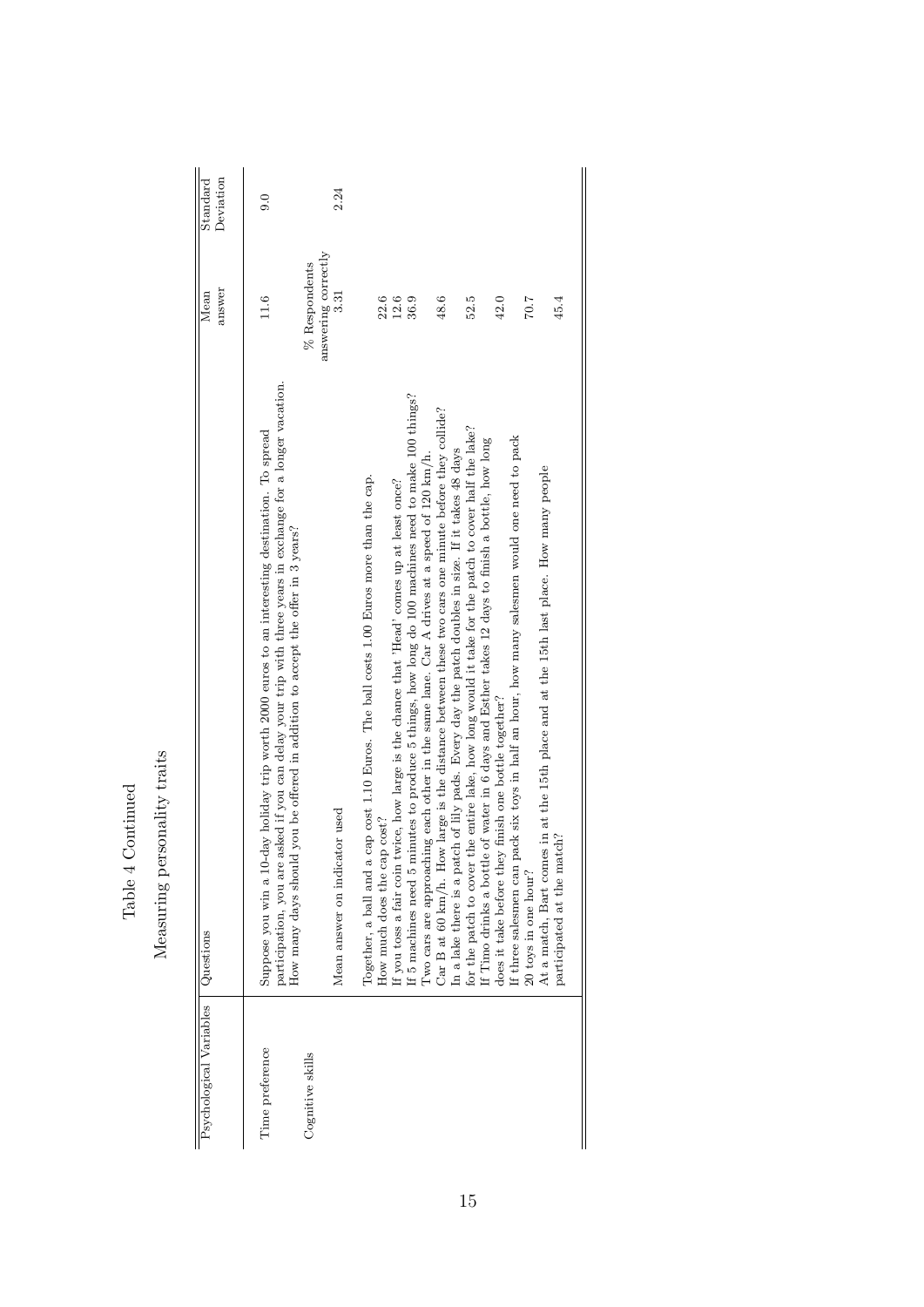|                                                            | (1)<br>All        | 2)<br>Women | $\left( 3\right)$<br>Men |  |  |
|------------------------------------------------------------|-------------------|-------------|--------------------------|--|--|
| Default                                                    | $3.072***$        | $3.263***$  | $2.759***$               |  |  |
|                                                            | (0.089)           | (0.120)     | (0.132)                  |  |  |
| Dummies per course                                         | Included Included |             | Included                 |  |  |
| N                                                          | 4296              | 2695        | 1601                     |  |  |
| Each column shows the result of a conditional logit model. |                   |             |                          |  |  |

Each column shows the result of a conditional logit model.

The coefficients are odds ratios. Standard errors in parentheses.

\*\*\* p<0.01, \*\* p<0.05, \* p<0.1

Source: Research Centre for Education and the Labour Market 2005 graduate survey supplement.

|                          | $\left(1\right)$<br>All | $\left( 2\right)$<br>All | (3)<br>All           |
|--------------------------|-------------------------|--------------------------|----------------------|
| Default                  | $3.072***$              | $3.194***$               | $3.303***$           |
|                          | (0.089)                 | (0.099)                  | (0.106)              |
| Skill-deficiency         |                         | $1.139***$<br>(0.020)    | $1.053**$<br>(0.025) |
| Default*Skill-deficiency |                         |                          | $1.139***$           |
|                          |                         |                          | (0.033)              |
| Dummies per course       | Included                | Included                 | Included             |

Table 6: Default, skill-deficiency and the choice for courses

Each column shows the result of a conditional logit model. The coefficients are odds ratios. Standard errors in parentheses. \*\*\* p<0.01, \*\* p<0.05, \* p<0.1

N 4296 3850 3850

Source: Research Centre for Education and the Labour Market 2005 graduate survey supplement.